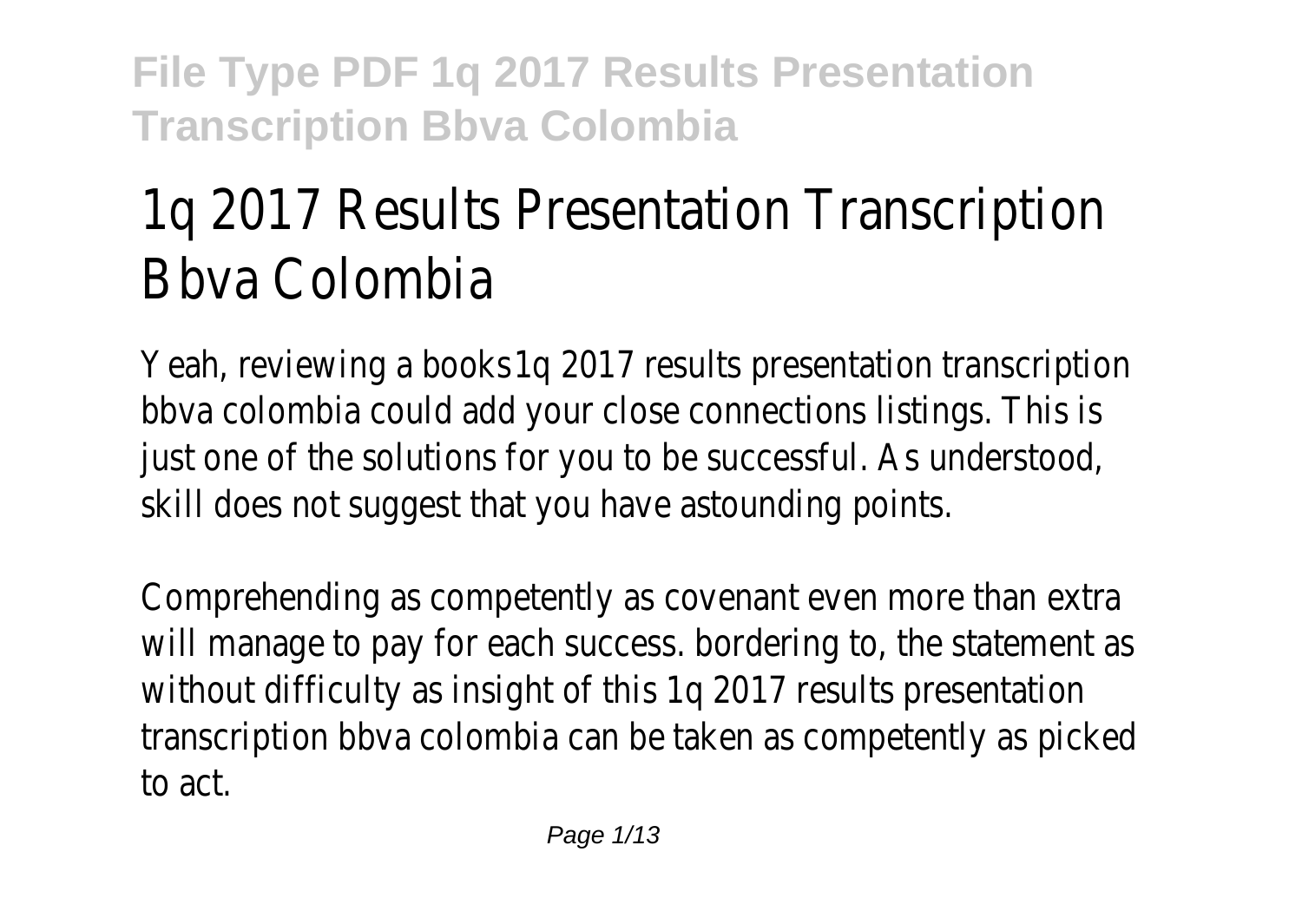Project Gutenberg (named after the printing press that democratized knowledge) is a huge archive of over 53,000 books in EPUB, Kindle, plain text, and HTML. You can download them directly, or have them sent to your preferred cloud storage service (Dropbox, Google Drive, or Microsoft OneDrive).

1Q -2017 Results Presentation Transcription 1q 2017 Results Presentation Transcription 1Q -2017 Results Presentation Transcription. BBVA Colombia. Audio-Conference 1Q17. [Adriana]Good day to all of you, you are welcome to our first quarter 2017 Results event. My name is Adriana Sarasty and I´m part of the legal Department of the BBVA Colombia. Page 2/13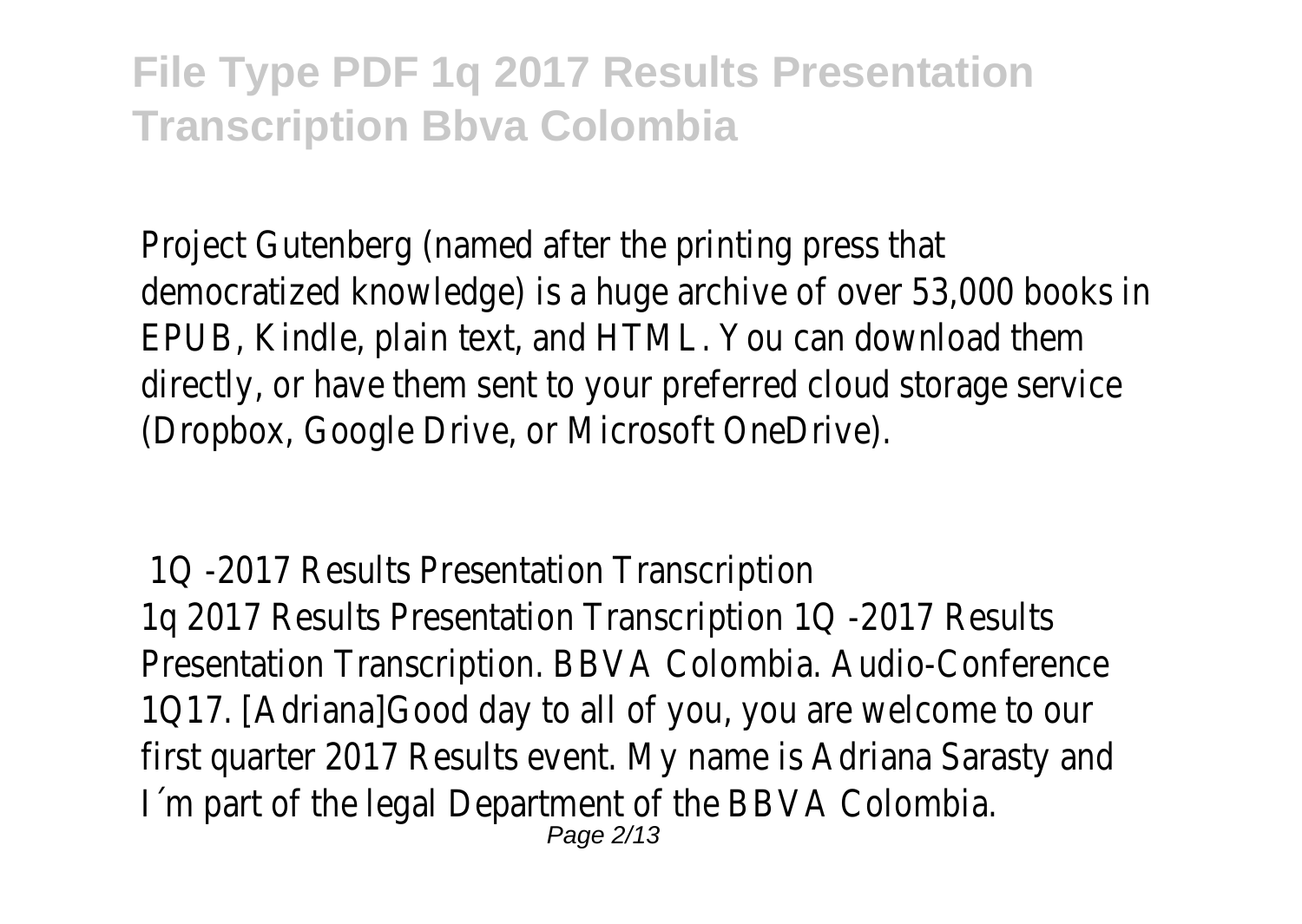1Q 2017 Results Presentation - Leonardo S.p.A. FY2017/1Q. Results Presentation. July 27, 2017. 1 U.S. GAAP. Favorable progress toward full-year guidance. ¥1,136.7 billion. ... FY2017/1Q Results Highlights. EBITDA: Capital expenditures: Year-on-year. 2 FY2016/1Q (1) FY2017/1Q (2) Changes ... to start in August 2017 ...

1Q Axis REIT Managers Berhad Results Presentation 2017 1Q 2017 Results Presentation Rome, 4 May 2017 Gian Piero Cutillo Chief Financial Officer. 2 On track and fully focused on delivering the Industrial Plan Good commercial performance Expected softer volumes after very strong Q4, especially in **Helicopters**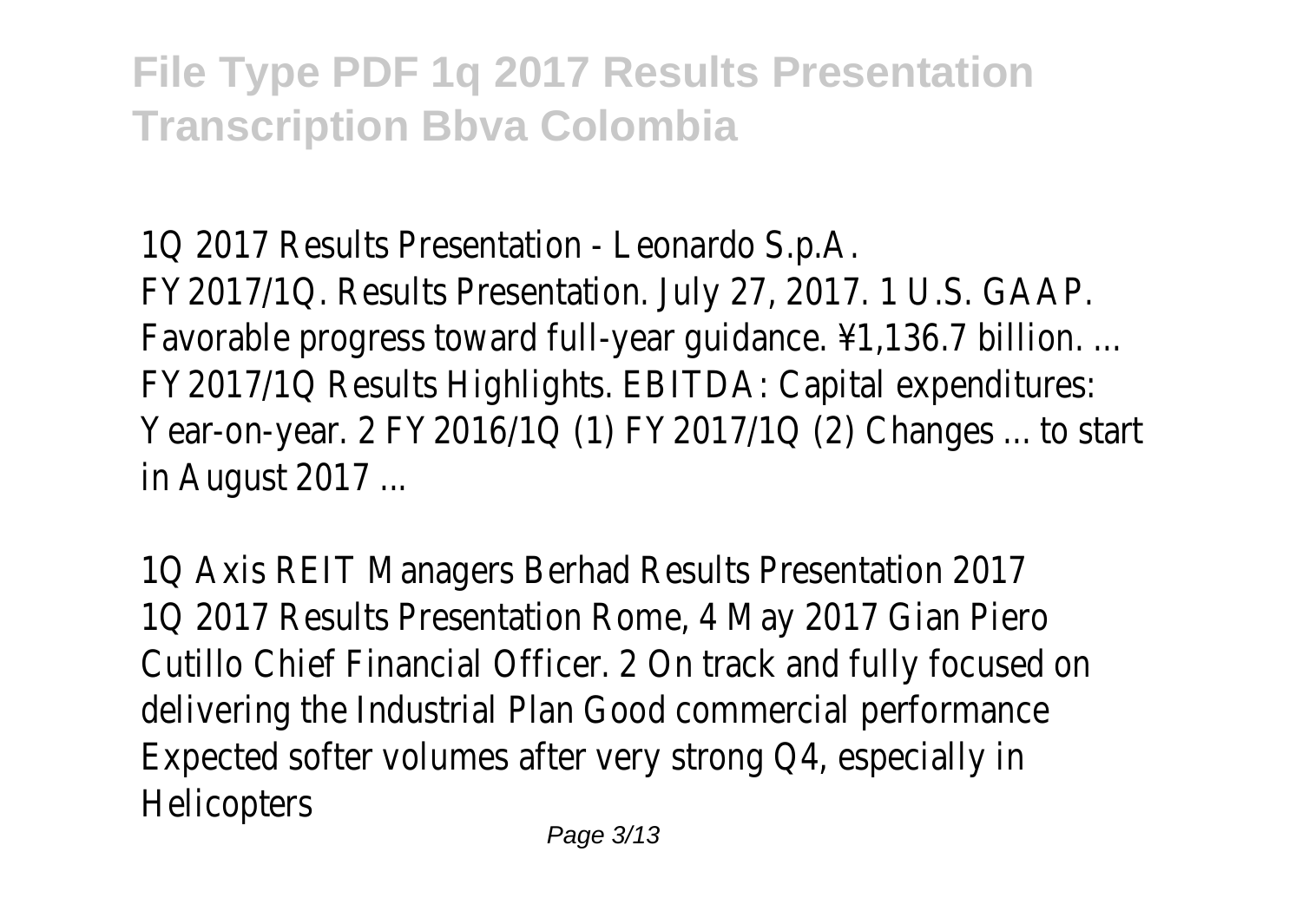FY2017/1Q Results Presentation - NTT Docomo 2Q 3Q 4Q 1Q 2Q 3Q 4Q 1Q 2015 2016 2017 1 3 m 7 0 9 2 1 1 2Q 3Q 4Q 1Q 2Q 3Q 4Q 1Q 2015 2016 2017 m Operating Results Total Revenue (ARS @ Blue Rate) (1, 2) (1) Figures reflect Company consolidated revenue plus, for periods prior to consolidation of HRU, 100% of HRU revenue.

1Q 2017 Results Presentation - XTB.com 1Q 2017 Results Alex Wynaendts Matt Rider CEO CFO candidate The Hague –May 11, 2017. 2 Highlights 1Q 2017 results •Underlying earnings up due to expense reductions and higher account balances •Solvency II ratio remains stable; capital generation of EUR 0.3 billion excluding market impacts Page 4/13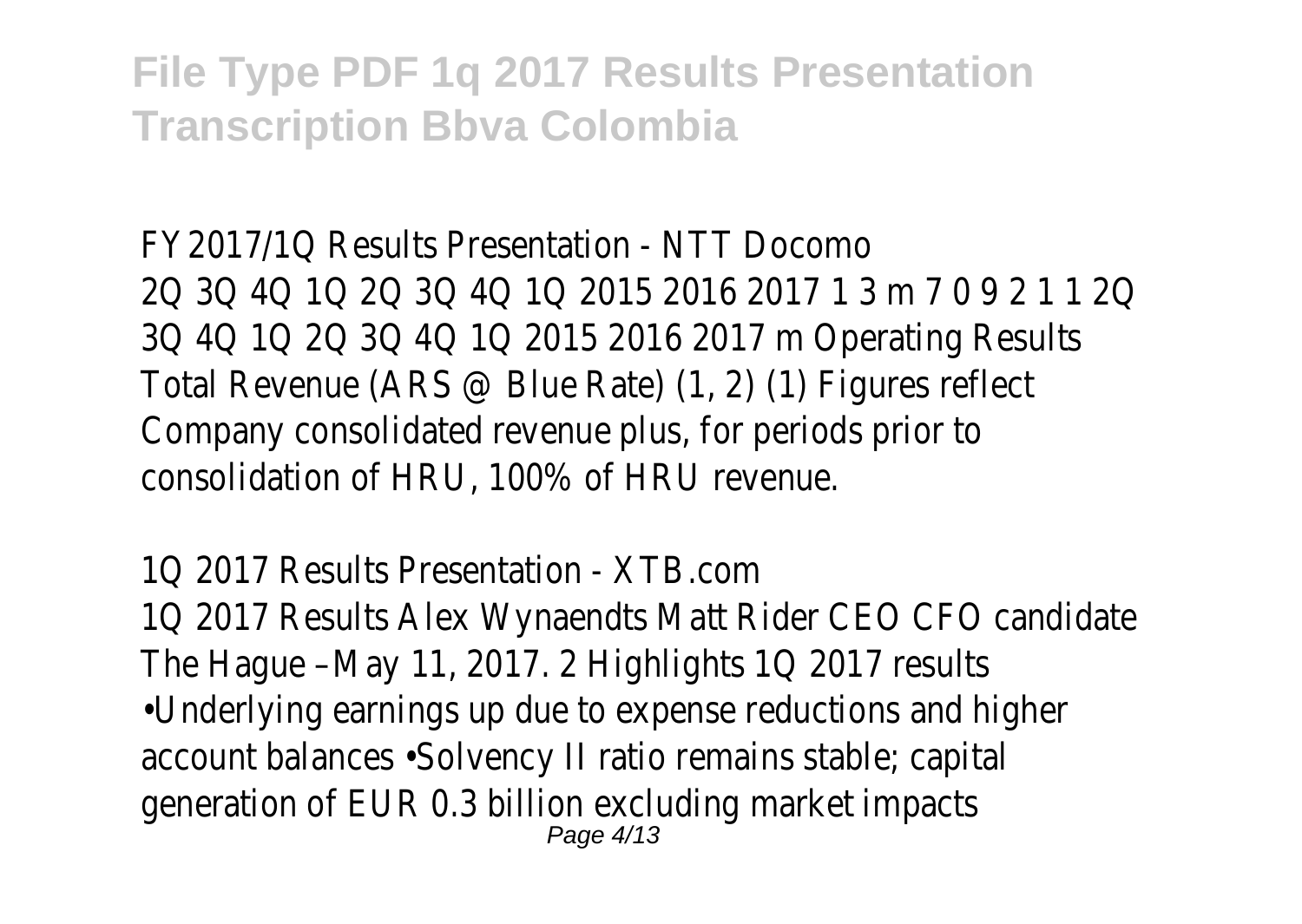1Q 2017 Results Presentation 26 April 2017 1Q 2017 Results Presentation May 2017 . 228 50 44 74 Neither 117 136 208 208 208 170 193 202 64 92 104 169 168 168 242 242 242 Charts Backgrounds 127 127 127 139 175 ... PLNmm 1Q 2017 1Q 2016 Change Result of operations on financial instruments 57,6 81,5 (23,9) Other income 1,1 1,3 (0,2)

Results | Autogrill

Thank you, Carol. Good morning and welcome to Valvoline's First Quarter Fiscal 2017 Conference Call and Webcast. Valvoline released results for the quarter ended December 31, 2016; at approximately 5:00 pm Eastern Time yesterday, January 26, and this presentation and remarks should be viewed in conjunction with Page 5/13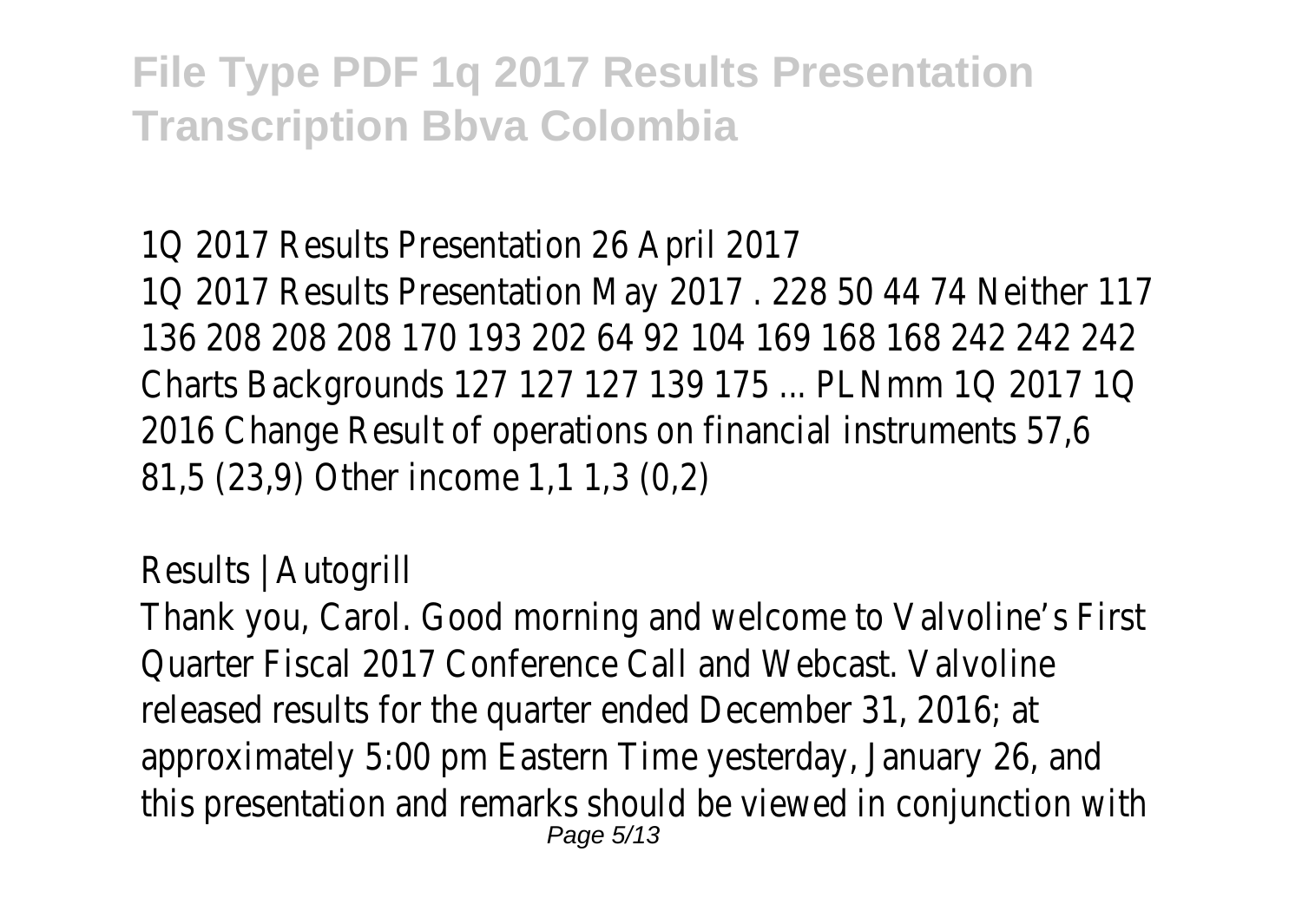that earnings release.

1Q 2017 Earnings Results - grupocodere.com 07/28/2017: Presentations 1H2017 Results: 1h2017\_Audio webcast : Transcript ... Transcription Transcript : Download PDF 589.21 KB : 03/12/2015: Governance Report ... Presentations 1Q 2008 Results: Download PDF 244.32 KB : 05/12/2008: Financial Reports

1Q 2017 Results - Ence

1Q 2017 Axis REIT Managers Berhad Results Presentation 25 April 2017 . ... Completion of disposal of Axis Eureka on 8 March 2017 for RM56.1 million, resulting in a gain of RM1.35 million. ... 1Q 2016 2Q 2016 3Q 2016 4Q 2016 1Q 2017 22.58 22.69 22.62 23.23 Page 6/13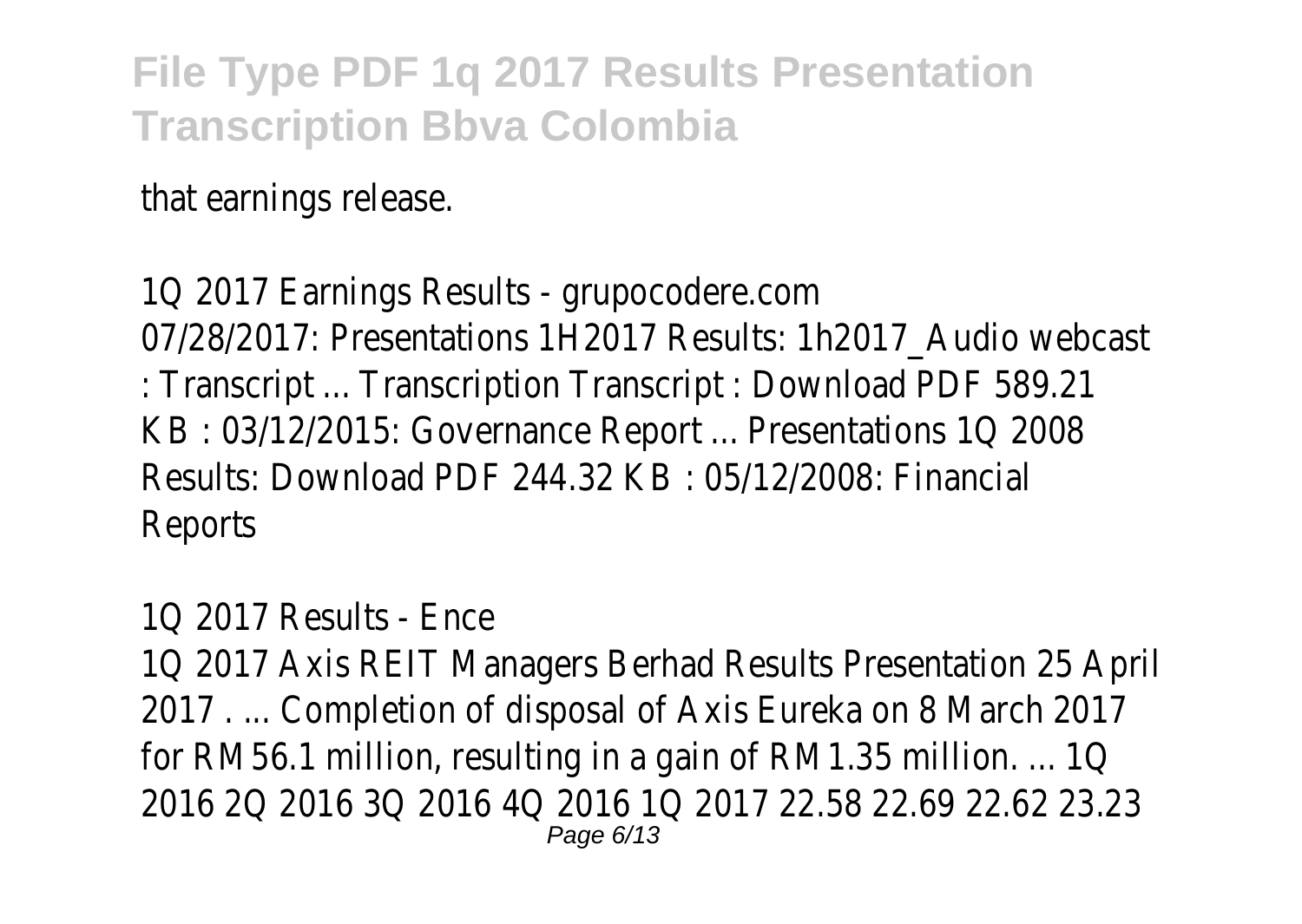1Q FY2017 Financial Results Presentation 1Q 2016 1Q 2017 26,901 26,947 16,000 19,000 22,000 1Q 2016 1Q 2017 18,097 19,840 (S\$'000) +0.2% +9.6% (S\$'000) 10 Notwithstanding divestment of 4 Japan properties, revenue has grown marginally by 0.2% mainly due to one property acquired in 1Q 2016, higher rent from Singapore properties and appreciation of JPY.

INVESTOR PRESENTATION 1Q 2017 Results Company Presentation 1Q 2017 Results 28 April 2017. Presentation Outline 1 2 Plantation Highlights 3 Financial Highlights 4 Strategies and Expansion Appendix. ... Planted Area (1) As at 31 Mar 2017, the Group has ? 86,412 Ha of planted oil Page 7/13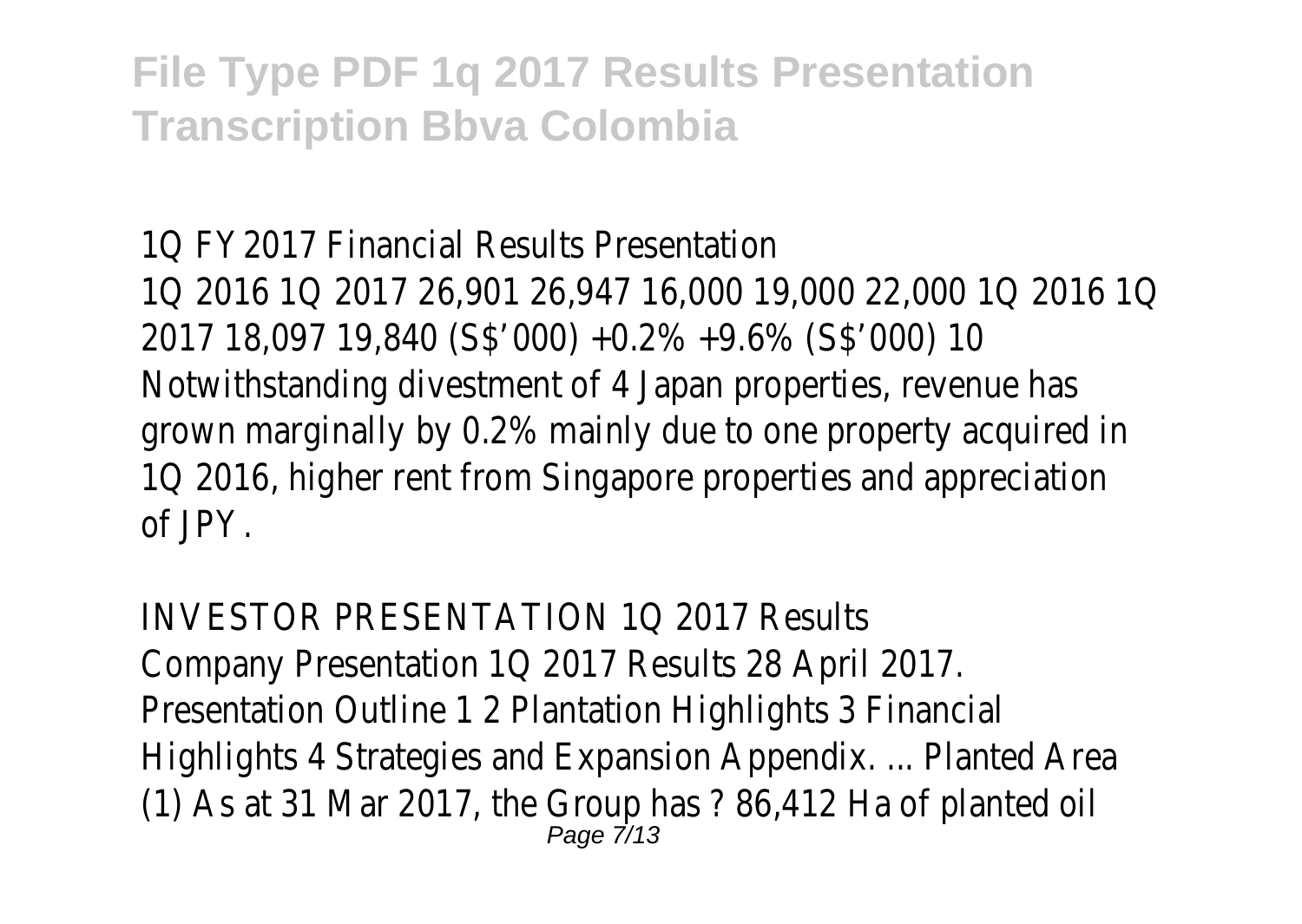palm plasma area. Where 28 Ha were new planting in 1Q17. (2) 1Q17 oil palm new plantings were 85 Ha vs ...

Aegon 1Q 2017 results presentation 1Q 2017 Financial Results Conference Call May 9, 2017 . 1 Forward-Looking Statements Certain statements made in this presentation may constitute forward-looking statements, including, but not limited to, statements regarding expected future performance of Valeant Pharmaceuticals International, Inc. ...

Company Presentation 1Q 2017 Results 1Q 2017 Results 26 April 2017 . Disclaimer The information contained in this presentation has been prepared by Ence Energía y Celulosa, S.A. (hereinafter, "Ence"). This presentation includes Page 8/13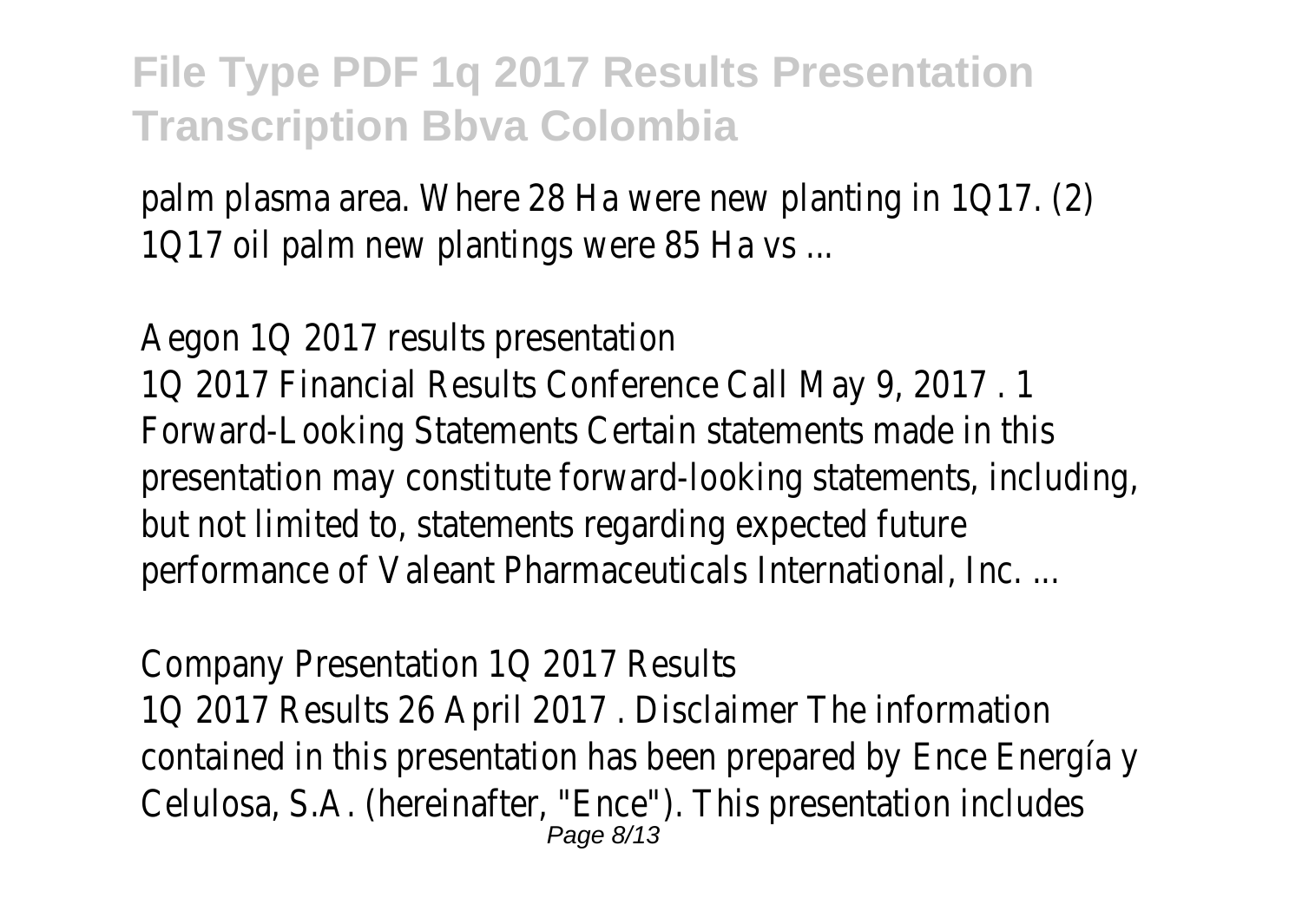data relating to future forecasts.

1q 2017 Results Presentation Transcription 1Q -2017 Results Presentation Transcription ... quarter 2017 Results event. My name is Adriana Sarasty and I´m part of the legal Department of the BBVA Colombia. To this event is also connected German Rodriguez Perdomo, Director of the Assets and Liabilities Committee, who is going to make the presentation. The corresponding documents ...

1q 2017 Results Presentation Transcription Bbva Colombia ... This Presentation is focused on comparing actual results for the period from 1 January 2017 to 31 March 2017 ("1Q 2017") versus Page 9/13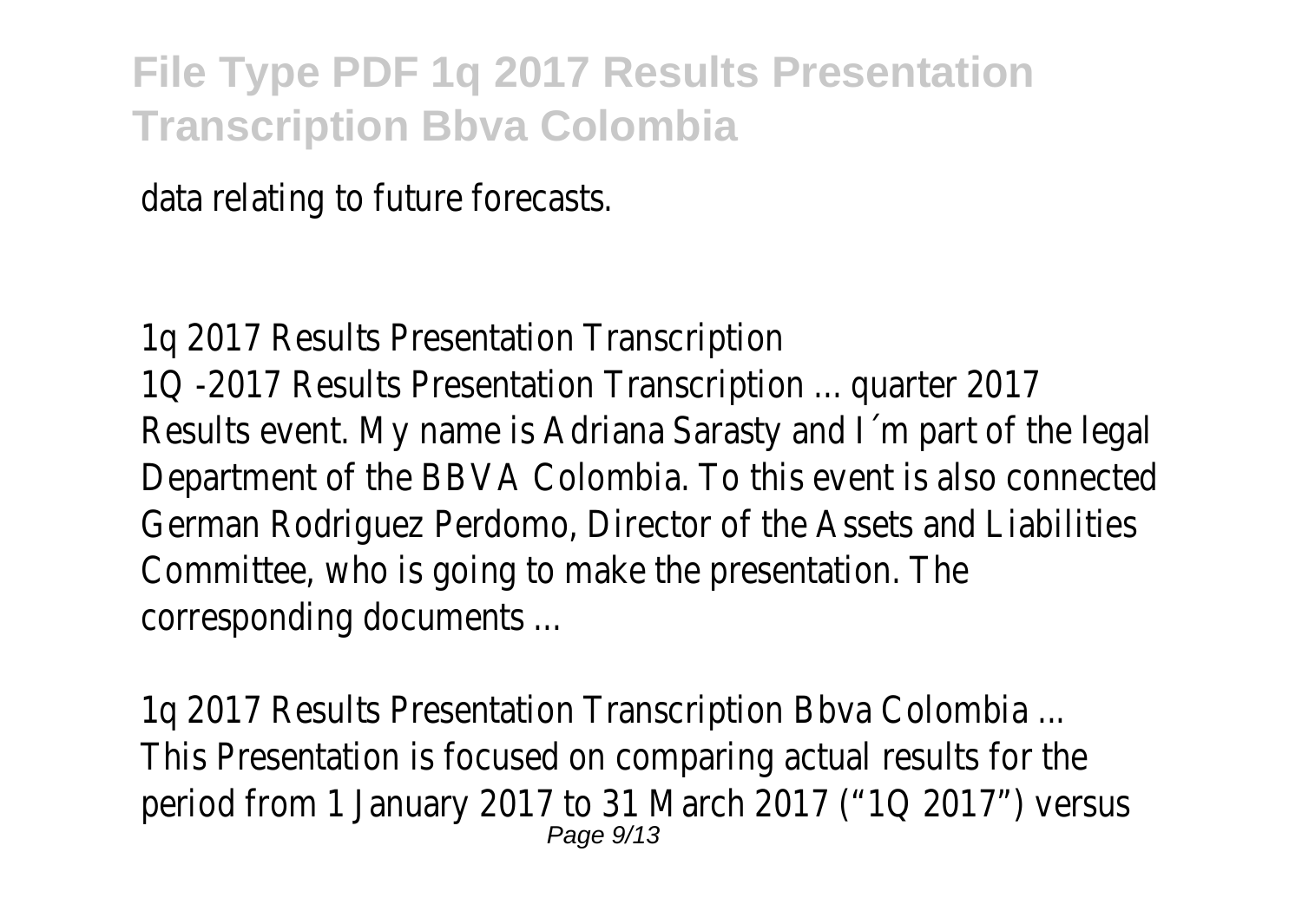the period from 1 January 2016 to 31 March 2016 ("1Q 2016"). This shall be read in conjunction with PLife REIT 2017 First Quarter Unaudited Financial Statement and Distribution Announcement in SGXNet. This ...

#### 1Q 2017 RESULTS PRESENTATION 25 April 2017

1Q 2017 Results Presentation 26 April 2017 . 2 This document may contain forward-looking statements that involve assumptions, risks and uncertainties. Actual future performance, outcomes and results may differ materially from those expressed in forward-looking statements as a result of a number of risks, uncertainties and assumptions.

1Q FY2017 Results Presentation Page 10/13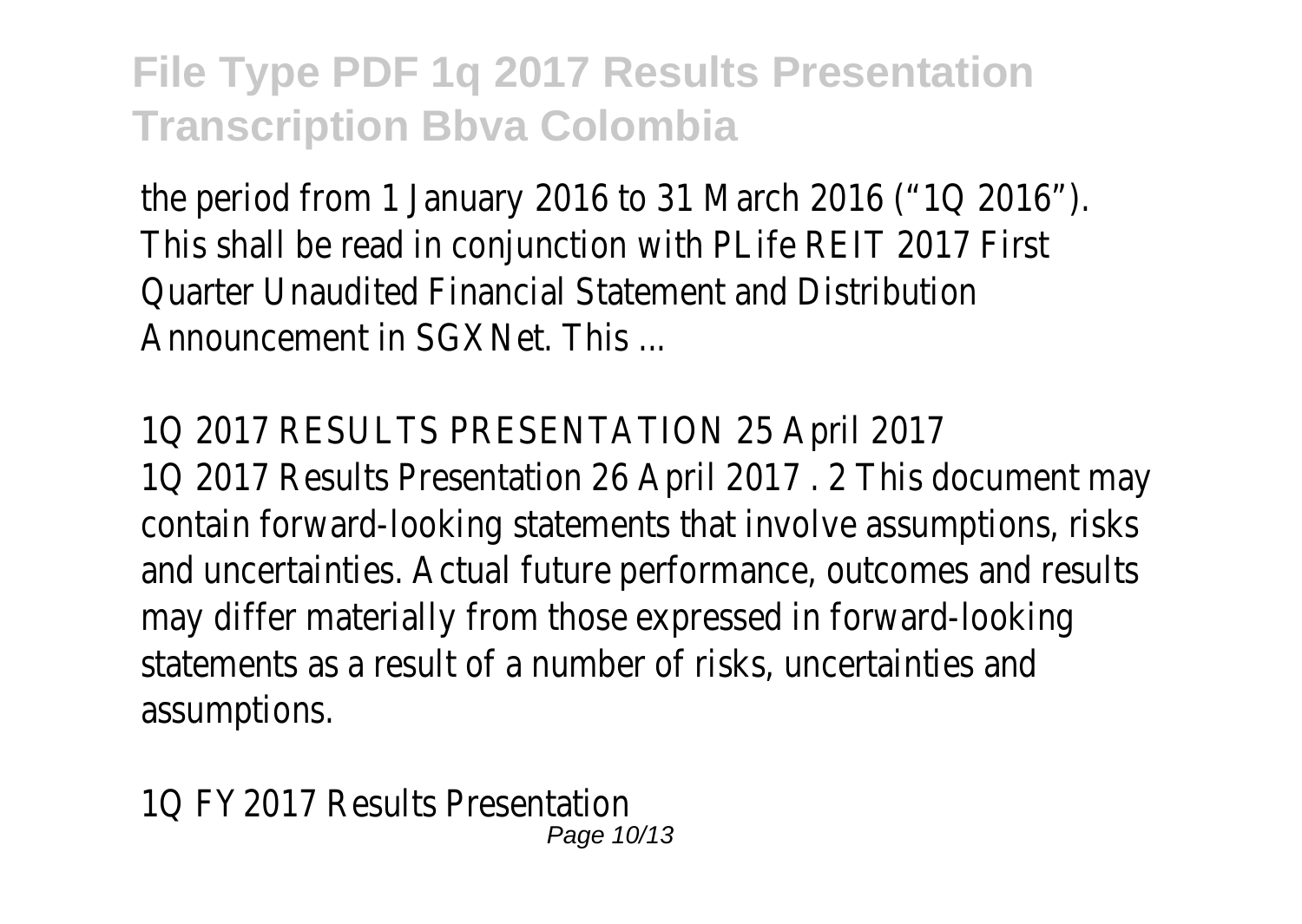1q-2017-results-presentation-transcription-bbva-colombia 1/1 Downloaded from www.rettet-unser-trinkwasser.de on September 26, 2020 by guest [Book] 1q 2017 Results Presentation Transcription Bbva Colombia

1Q -2018 Results Presentation Transcription 1Q FY2017 Results Presentation 12 April 2017 . 2 This presentation should be read in conjunction with the financial statements of Soilbuild Business Space REIT for the first quarter from 1 January 2017 to 31 March 2017 (hereinafter referred to 1Q FY2017).

1q 2017 Results Presentation Transcription Bbva Colombia results for the period, then the balance sheet and business activity, Page 11/13